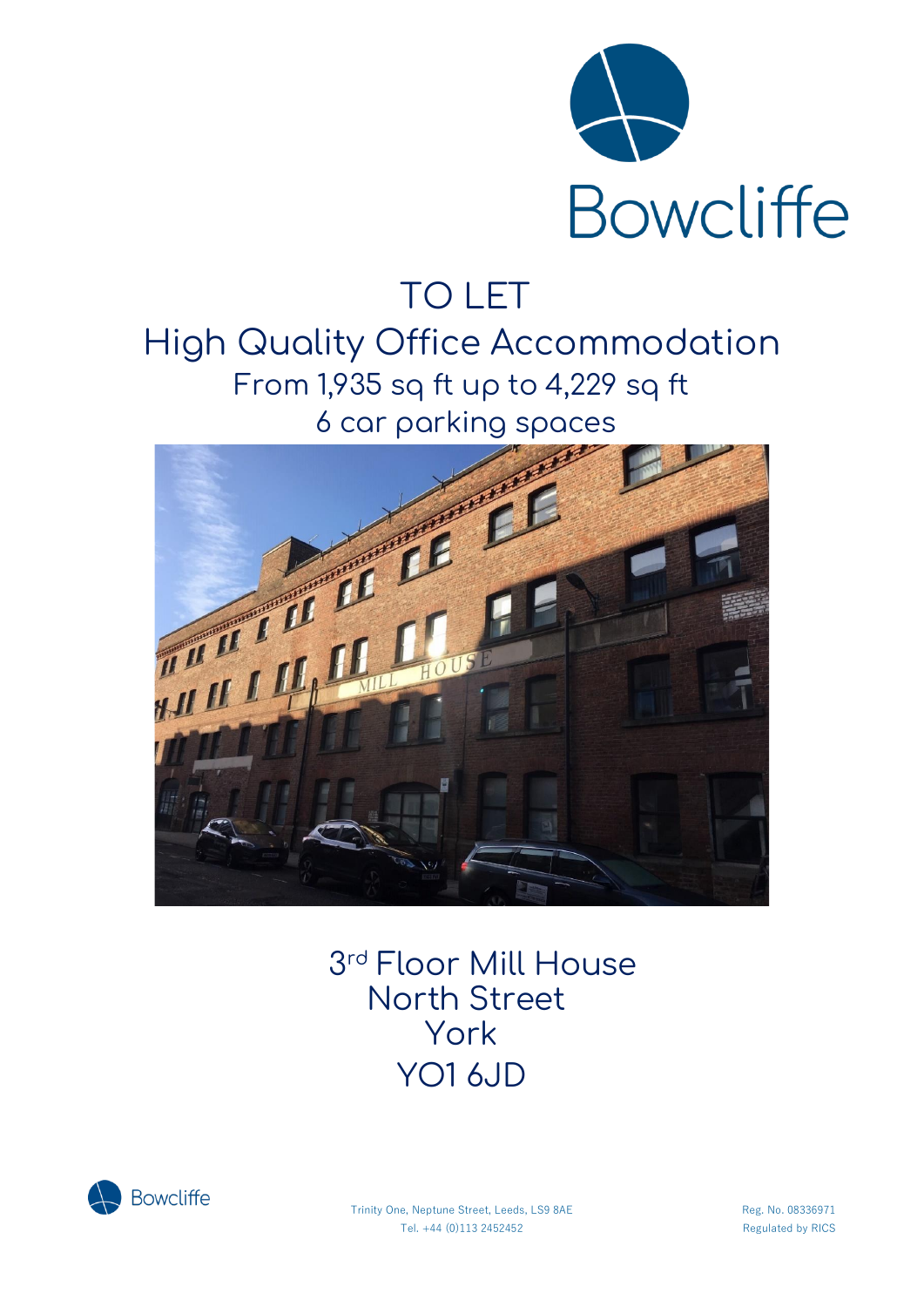### **LOCATION**

The property is situated on North Street in the heart of York City centre within a short walk from the main retail core and York Railway Station. The main bus routes around the City and services to the outer conurbations and all of the main arterial Park & Rides are all in close proximity as well as the national networks to Leeds, Harrogate, Malton, Bridlington and Selby.

York Railway station provides excellent national connectivity with the fastest time to London Kings Cross being 1 hour 50 minutes.

Surrounding occupiers include North<br>Yorkshire Police, Colas Rail, AGH Yorkshire Police, Colas Rail, AGH Engineering Ltd, Langley's Solicitors, Park Inn Hotel, Travelodge, Sainsbury's Local **VAT** and Piccolino Italian restaurant.

### **DESCRIPTION**

Mill House provides high specification office accommodation in two suites on the 3 rd floor.

The office suites benefit from the following: -

- Predominantly open accommodation
- Full raised access floor
- Air conditioning
- Gas fired central heating system
- Suspended ceilings with integral lighting
- lift access
- Fully carpeted
- Male/Female/Disabled WC's
- **Kitchenettes**
- 6 secure parking spaces (for the whole floor)
- Secure entry system

### **ACCOMMODATION**

The  $3^{\rm rd}$  floor provides accommodation from 1,935 sq ft (179.77 sq m) up to 4,229 sq ft (392.89 sq m).

### **TERMS**

The accommodation is available by way of a new effective full repairing and insuring lease for a term of years to be agreed at an asking rent of £20 per sq ft per annum exclusive.

### **SERVICE CHARGE**

A service charge is in place for the maintenance and upkeep of the common parts.

## **LEGAL COSTS**

Each party will be responsible for their own legal costs.

The property is registered for VAT and so VAT will be chargeable on the rent.

### **BUSINESS RATES**

The suite is listed on the Valuation Office website with a Rateable Value of £54,500 per annum.

For further information please contact plan the Business Rates Department at York City Council – 01904 551 140

### **EPC**

An EPC is available upon request.

### **FURTHER INFORMATION**

For further information or to make an appointment to view please contact the joint letting agents, Bowcliffe & Colenso Property Services:

### Bowcliffe

Contact: Matthew Tootell Tel: 0113 245 2452 Email: [mt@bowcliffellp.com](mailto:mt@bowcliffellp.com)

Colenso Property Services Contact: Alexia Swift-Cookson Tel: 01904 682 800 Email: [alexia-swiftcookson@helmsley.co.uk](mailto:alexia-swiftcookson@helmsley.co.uk)

### Subject to Contract